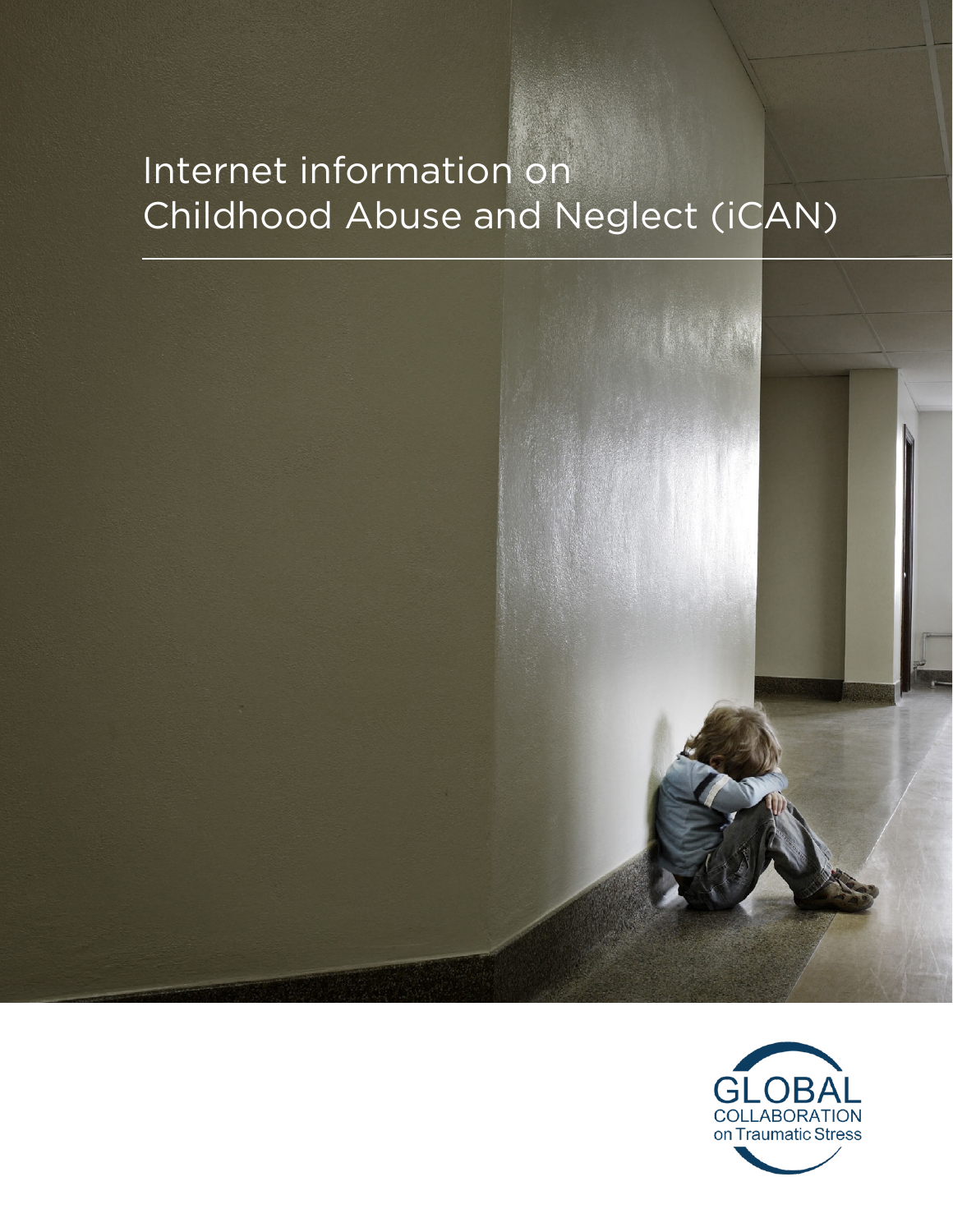# Internet information on Childhood Abuse and Neglect (iCAN)

# ISTSS Global Collaboration Project

This e-pamphlet has been created to offer *brief, relevant information* to adults with childhood traumatic experiences. This information does not replace advice by a professional clinician or a national legislative body. Please seek support when reading this material triggers unpleasant feelings.

This e-pamphlet will help you understand what childhood trauma *is,* what are its possible *effects,* what you can do to *help yourself,* and what you can do to *get help from others.*

# What is Childhood Trauma?

The word trauma is used to describe negative events that are emotionally painful and that overwhelm a person's ability to cope. Examples of such events include experiencing an earthquake or hurricane, industrial accident or vehicular accident, physical or sexual assault, and various forms of abuse experienced during childhood. The types of trauma that tend to have the greatest adverse psychological consequences are those related to interpersonal or intentional trauma. These include childhood abuse and neglect.

# What is Childhood Abuse?

Traumatic events that occur in childhood are called "abuse" events when children are threatened or harmed by those charged with their care or who are in a position of power or authority over them. Such persons include family members such as parents, stepparents, and older siblings. Guardians or persons in authority also include teachers, coaches, religious leaders, police officers, and judges. There are different forms of childhood abuse including physical abuse, sexual abuse, psychological abuse and neglect. Child abuse can occur in many contexts including homes, schools, churches, foster care, justice systems, and workplaces.

# What is Physical Abuse?

Physical abuse is deliberate aggression towards a child that leads to injury or risk of injury. Examples include beating or hitting a child or rough treatment of a child that can cause physical injury or harm. Consequences of physical abuse include bruises, scratches, burns, broken bones, lacerations, and loss of consciousness. The difference between discipline and physical abuse differs from country to country. However, the Human Rights Committee of the United Nations has stated that corporal punishment of children is degrading treatment of children and is prohibited (1992).

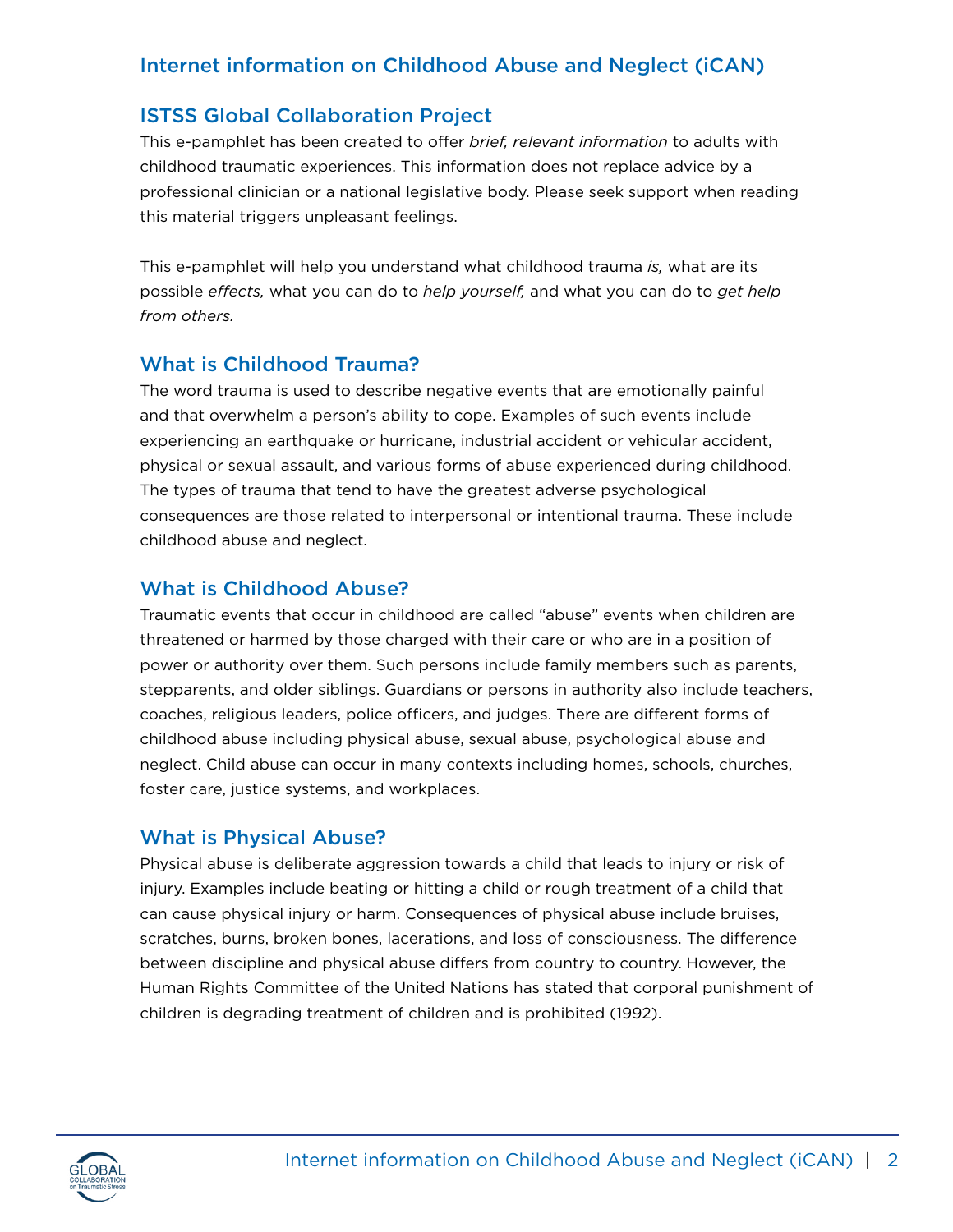# What is Sexual Abuse?

Sexual abuse occurs when a child is engaged in sexual behaviour by an adult or some person who is older than them, with power and authority over them or who is entrusted to care for them. The purpose of the engagement of the child is for the benefit of the adult, either for pleasure or for financial profit. Because this type of trauma often involves the exploitation of the trust of the child, it is sometimes referred to as "betrayal trauma."

# What is Psychological Abuse?

Psychological abuse includes a range of non-accidental actions that create fear in a child or that intend to injure his or her dignity and psychological integrity. Examples include threats to abandon a child, threats to harm a child or people or things the child cares about, and berating, disparaging or scape-goating a child. Psychological abuse can also include actions such as confining a child (put in a closet or tied to a chair), physical humiliations (standing naked to others) or coercing child to inflict pain on him or herself.

#### What is Neglect?

Neglect is a form of childhood abuse and is a form of threat to the child by acts of omission of care that threaten the child's survival. Examples include failure of a parent or caretaker to provide needed food, clothing and shelter, leaving a child alone for extended periods of time and not providing medical care as needed.

# Effects of Childhood Trauma on Adults

Experiencing abuse or neglect as a child can have a significant impact on an adult's quality of life. The impact can be felt across several areas, such as emotional health, physical health, mental health and personal relationships.

# Emotional Health

Survivors of childhood abuse can often experience feelings of anxiety, worry, shame, guilt, helplessness, hopelessness, grief, sadness and anger.

# Mental Health

Surviving abuse or trauma as a child has been linked with higher rates of anxiety, depression, suicide and self harm, PTSD, drug and alcohol misuse and relationship difficulties.

# Physical Health

Children who are exposed to abuse and trauma may develop what is called 'a heightened stress response'. This can impact their ability to regulate their emotions, lead to sleep difficulties, lower immune function, and increase the risk of a number of physical illnesses throughout adulthood.

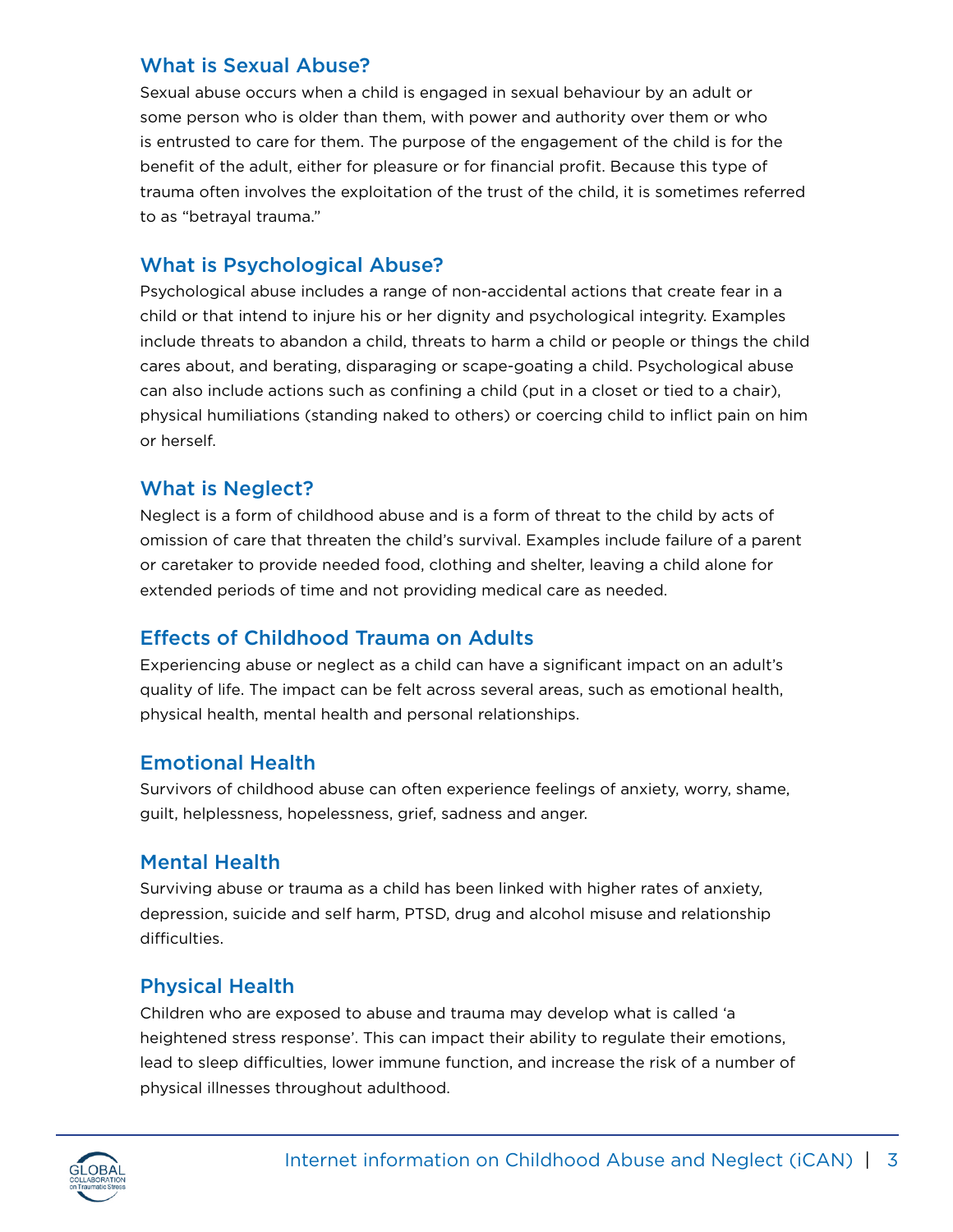# Getting Help

# What can I do to help myself?

# **Safety**

Ensuring physical, emotional and psychological safety is the first and most important step towards recovery and getting help.

# Physical/External Safety

It is vital to consider the safety of your current living environment. This may include the physical security of where you are staying, the neighbourhood, the ability to access support if needed and the relationships that you have with those around you. If you do not currently feel safe, consider what steps you may be able to take towards ensuring your own safety. Crisis support hotlines, local support groups and community organisations can often provide helpful information about available support options including short-term accommodation or financial assistance.

# Psychological/Emotional/Internal Safety

Safety is not only physical. Feeling emotionally safe is also important. Visualizing yourself in a place where you feel physically and emotionally safe (e.g., a positive memory or a specific location) can be a helpful strategy, as well as engaging in positive self-affirmations (e.g., saying to yourself: "I can get through this") or using 'grounding' actions (e.g., snapping a rubber band on your wrist, splashing your face with cold water or noticing and labelling five things around you).

# **Disclosing**

Your personal experiences are your own. It is your choice whether to keep them secret or to share them with people you trust such as your family members/friends/loved ones/professionals. For many survivors, however, disclosing their personal experience can be an important step in recovery.

# What is Disclosure?

Disclosure means telling your personal experiences to somebody you trust and feel safe with. Telling a close friend, a family member, or a person from a support institution, care centre or telephone counseling helpline can be an important first step in getting help. By disclosing, you can discuss with the person what next steps you may want to take.

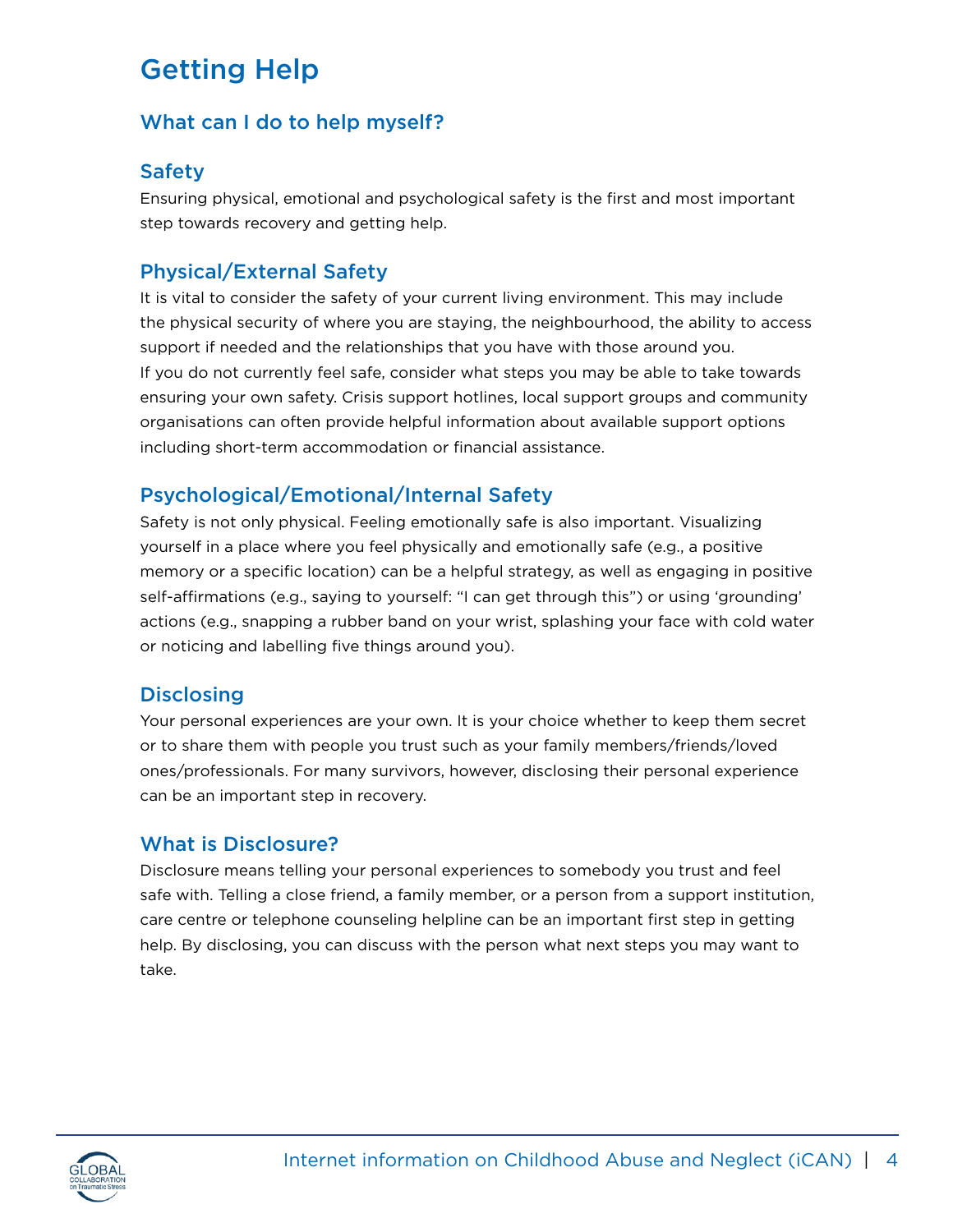# Why Disclose?

Disclosure is the first step towards getting protection and help. It may help you feel less alone, and provide some relief. First time disclosure is often difficult and may leave you feeling fear, shame, despair, anger or horror. However hard, it is often the first step on the path to getting help and recovery.

#### How to Disclose?

In order for disclosure to be helpful, it is important to consider what you will tell, and to whom. Writing down what you want to say can be helpful. It is also helpful to try to keep calm when you speak, for example, by taking some deep breaths.

# Effect of your Disclosure on Other People

Disclosing your experience can be emotionally overwhelming for the listener, especially for a close friend or a family member. The person close to you may cry or get very angry at the perpetrator. Sometimes this is so difficult for this person that he or she simply cannot believe that this is possible. While difficult, it is important not to give up; disclosure is often the first step to getting help. If you are afraid of unpleasant reactions from your friends or family members, use a telephone helpline or first talk to a professional supporter.

# Disclosing to an Official Person

Disclosing your experience to an official person (teacher, director, police officer, social worker, psychologist) may legally require them to take action against the offender. To do so, they may have to verify your story, so they may ask a lot of specific questions that may seem intrusive or be upsetting. You might experience feelings of fear, shame or anger, or you may even re-experience the event(s) (feel like they are happening again). Remember that in order to prosecute the offender and protect you, these persons have to follow standard procedures. The investigating officials are trained to work with people who survived similar experiences as you have.

# What can you expect from disclosure?

You may expect different things depending on how and when you disclose your experience. A close friend or a family member can give you protection, emotional support, the opportunity to discuss actions to take and assist you in contacting the officials. Professionals can provide counseling, protection, advice or legal action.

# Coping Day by Day

While every day may feel like a struggle, there are many things that you can do to help cope with daily activities.

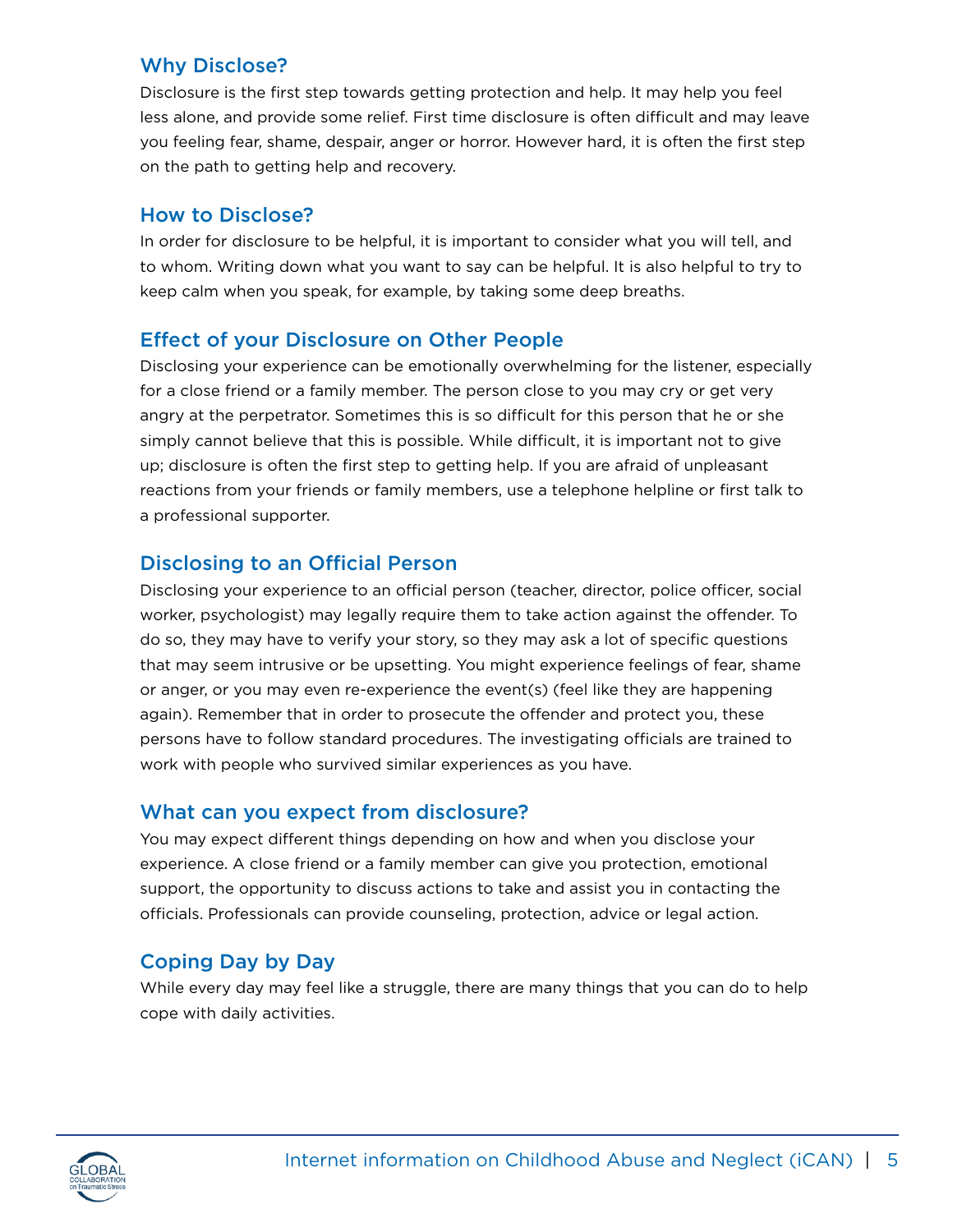#### Sleep

Sleep is very important for your wellbeing. While many trauma survivors have difficulty sleeping, there are things you can try to reduce this. Practice moderate physical exercise a few hours before sleeping time. Try to have a light meal about two hours before going to bed, and avoid heavy meals and drinking liquids that contain caffeine. If you can, avoid discussing upsetting things shortly before sleeping. Where possible, try to go to sleep at more or less the same time, in the same place and ensure a quiet environment.

# Eating Habits

Regular and balanced eating is good for your wellbeing. Foods that are low in fats and sugars, and are easy to digest, are good for your health. Monitor your weight. Try to maintain regular meal times during the day, and avoid having a meal late at night or shortly before going to sleep. Limit the amount of alcohol you consume because alcohol can impair your judgment and reactions, and negatively affect your emotions and relationships with other people.

# Healthy Daily Structure

Maintain regular daily activities such as getting up, going to work, meeting people, resting and doing leisure activities. Practice moderate physical exercise on a regular basis and eat regular meals. Make a list of things that give you pleasure and do at least one each day.

# Self-Care

Caring about yourself is good for your body and the way you feel. Talk to your health care provider about any health concerns, avoid using drugs, and limit your consumption of alcohol and tobacco.

# Social Network

Identify the people you trust and consider talking to them about your worries and dilemmas. Seek their advice and try to maintain regular contact with these people. Be open minded about meeting new and interesting people.

# Mindfulness Practice

Think about the activities you enjoy doing or the places where you feel relaxed and safe. Make a list of your skills, people that care about you, your achievements and other assets that are your 'resources'.

# Falling Back into Bad Feelings

The negative feelings you experienced right after the event(s) may return. This is a normal part of the process of coping. When this happens you might choose to distract yourself or do something which helps you relax, e.g. talking with a friend, moderate physical exercise, or listening to your favorite music.

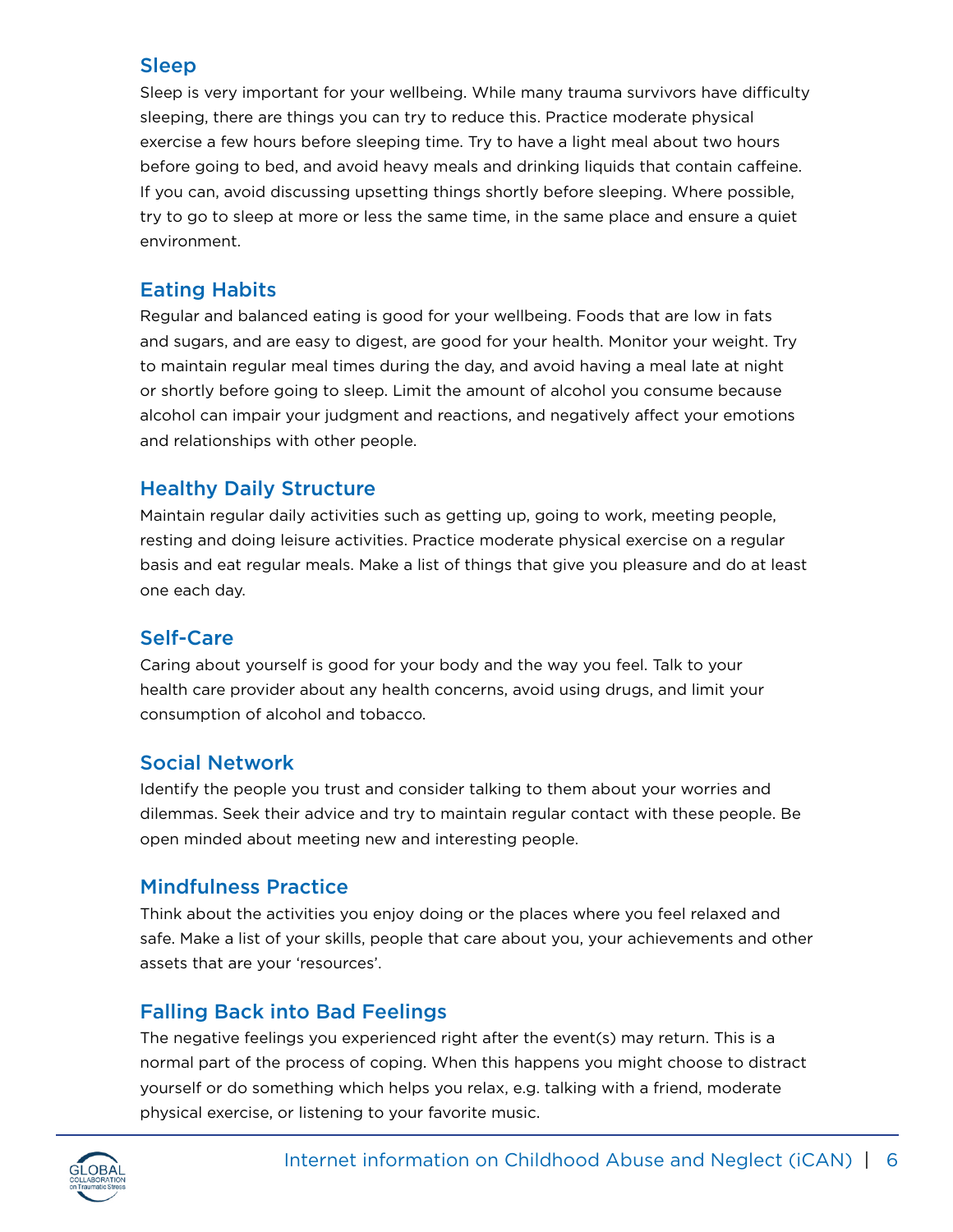# Diary/Expressive Writing

Consider writing a diary of pleasant situations and experiences with people to help you become aware of the different resources you have access to. Writing about feelings can help you express and organize them.

# What can I do to get help from others?

#### Peer Support

It may be hard to talk to other people about the things that have happened. Try to find people you can trust, such as your life partner, parents, peers or friends. You do not need to tell them everything, but you may find it helpful to explain that you are experiencing some difficulties. Doing so may help you to feel less alone.

#### Professional Help

It may also be helpful to call a telephone counselling service or to contact a mental health professional for support or treatment. Consider asking your doctor to refer you to a local mental health practitioner who specializes in working with trauma, abuse or PTSD. If you are experiencing significant distress, please contact a local crisis counseling hotline or emergency response number.